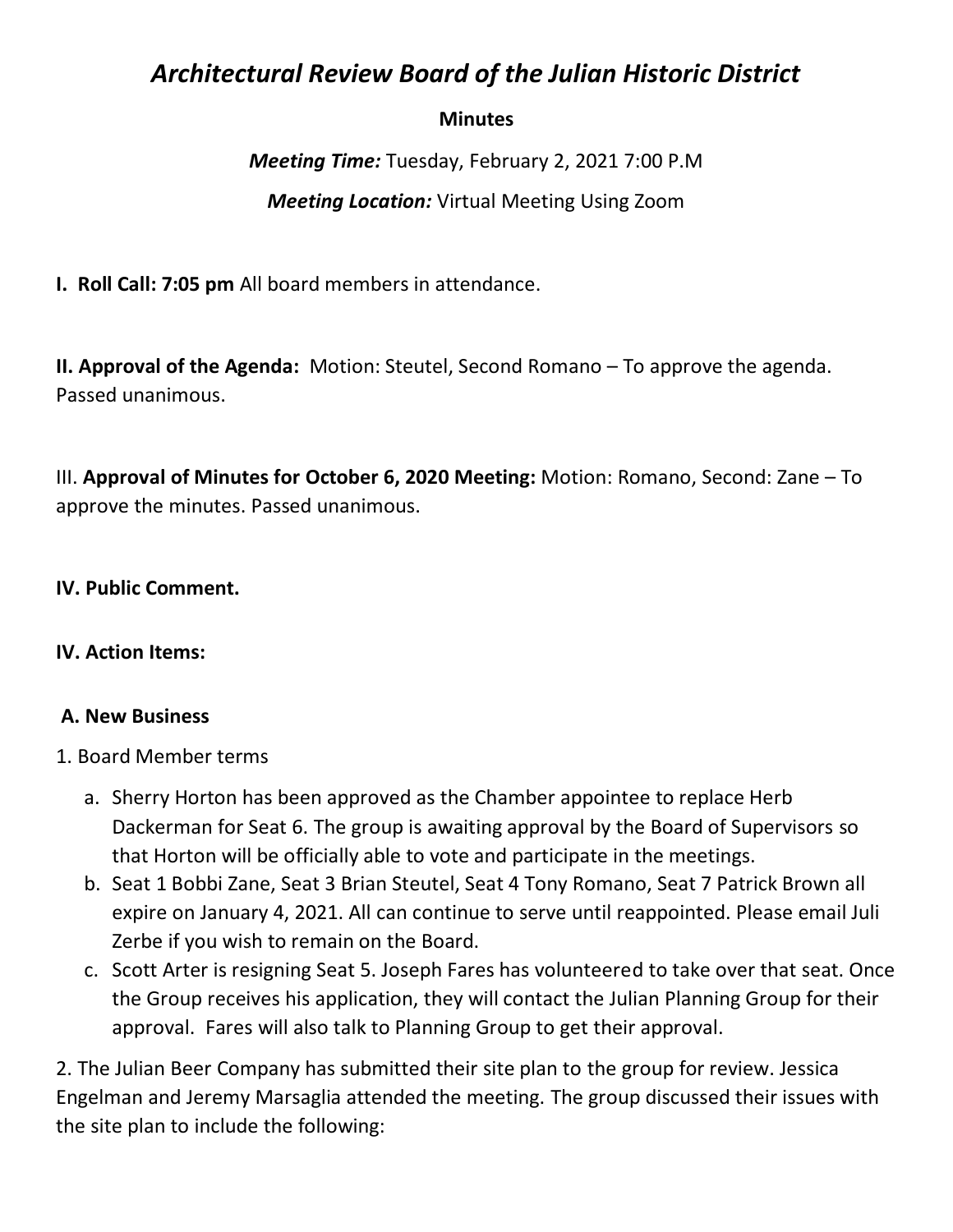- The railing on the Bailey House porch is not historically correct and the top portion needs to be addressed.
- The metal on the south side needs to be improved. The beer room walls would need to be a different material possibly stone (Julian schist).
- The railing in front of the middle building needs to be closed in with a standard railing like the others. Needs to have a historical appearance.
- The material for the shed roof (corrugated metal) on the south building is not compliant. The shed roof is higher than the existing building and is visible from Farmer Road.
- Lighting needs to be down cast and shielded. The light fixtures shown on the plan are not compliant with the guidelines. The plans show additional lighting being added to the Bailey House. Due to its historical significance, additional lighting cannot be added to that building. The current mercury lighting will need to be replaced.
- The sign on page A4 is not historically correct.
- The machinery on the roof is not shown in the drawings. The group would like the machinery to be hidden from view.
- The roofline was raised on the brewing room this needs to be returned back to the original roofline. That roofline change was unpermitted.

Engelman will provide new site plans will be provided to the group to better represent the proposed changes. Dimensions and elevations will be added to show the comparison of rooflines, proposed corrugated fencing and the possible façade used to disguise the machinery. The revisions will be sent to the group prior to the next meeting to make sure they are acceptable. The enlargement of the parking lot as shown in the current set of plans will not be done. The signs not currently meeting the guidelines will be removed and replacement signage will be brought to the group for approval. Engelman and the Marsaglia explained that since the buildings are being used as commercial property, the railings are required. The owner, Engelman and the group discussed options for the railings. Engelman will measure the area again and provide the applicable County codes that require the railing.

Since the garage addition was not originally approved, the group will look into when it was built. Any additional changes to this building will need to be brought to the group for approval.

3. Julian Pie Company: 2229 Main St. Residence. Reroofing and changes to exterior of building. APN 291-072-01 Zerbe would like permission from the group to put the issue on the list to discuss with the County. The group had already agreed at a past meeting. Horton is trying to get a hold of Brad Hernandez or someone with the County to discuss the issue. Horton and Brown will try to track down someone. The group is supposed to receive a monthly report of the property issues that the County is pursuing. However, the group has not received the report for months.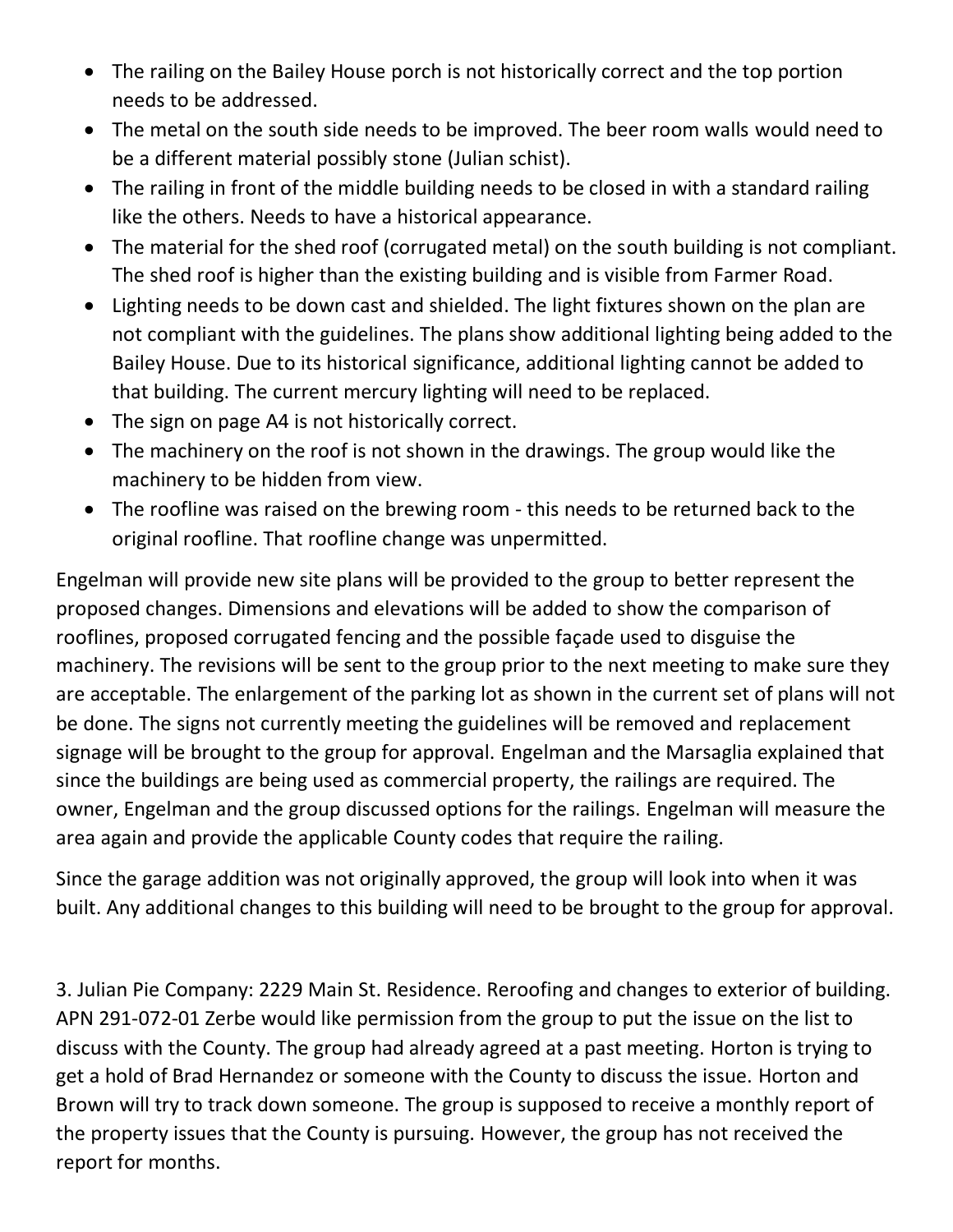4. Mark Towne: 2008 2<sup>nd</sup> St. APN 291-083-14 - Addition of 67 square feet of balcony and stairs. Brown and Zerbe reviewed the minor changes. The County chose to allow the Townes to proceed.

5. Stonewall Stores Signs not in compliance. Complaints for the sandwich sign owned by the antique store, the Mountain Beadworks store sign, Yogi Picnic Basket signs, Blanca's Hair Salon, Absolute Fitness signs. The owner of the antique store owner does not think that the group is being fair when it comes to his signs and those around him. The group discussed reviewing all of the signs there and sending a letter to the tenants and/or owner so that they are all being treated evenly. Due to the possibility of setting a precedence of checking all signs and since the meeting has gone late into the night, the group decided to table the issue until the next meeting.

### **B. Old Business:**

1. Solar. Review letter composed by Romano to the County.

## **C. ARB Business and Committee Reports.**

1. Sherry Horton. Update on County Code enforcement with regards to: Julian Beer Company, Sandwich Signs, Lighting, and other issues related to community compliance.

2. Manuals. The county has mailed us 20 copies of the manual and will send another 80 soon. The Chair is looking for ideas and an ARB volunteer to help distribute.

3. Brian Steutel. Progress on Manual Update. Awaiting grammatical and spelling corrections from Zane. Also waiting on the photos that need to be rescanned or repurchased. Steutel can arrange to pick up the manuals from Zerbe's office.

4. The chair is looking for ARB volunteers to: administer the virtual meetings, to develop an ARB website, to act as the secretary of the group.

**V.** Correspondence review. Letter from Jeremia Landis

## **VII. Requests for items to be included on the next agenda**